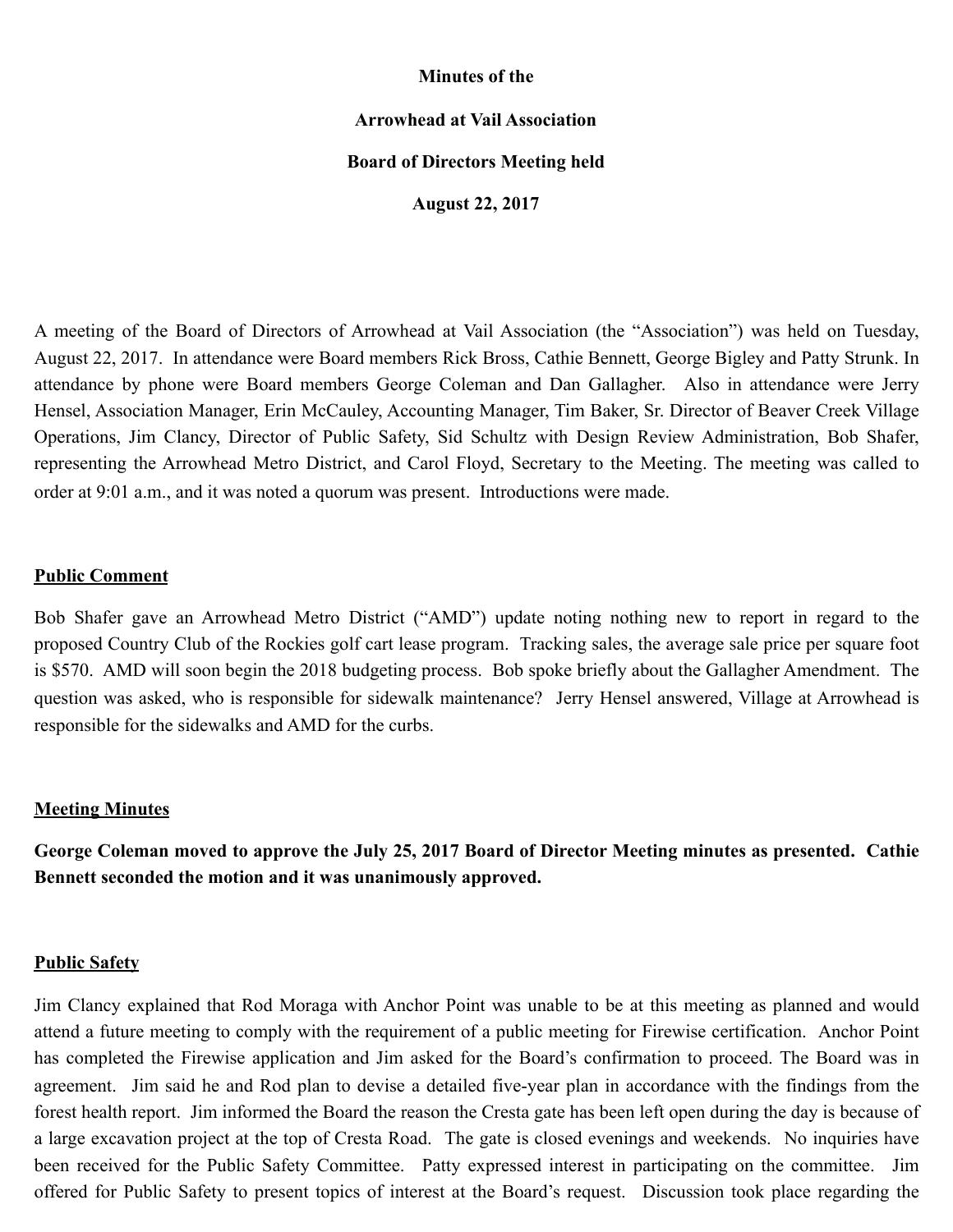enforcement of short-term parking at the skier drop-off area. Rick Bross said he has received several complaints pertaining to speed control. The Board considered various means of reducing speed and decided upon an additional flashing speed sign. Jim Clancy noted they are most effective when moved frequently. He will provide pricing for Bob Shafer to propose the purchase of a sign by AMD. Per Rick Bross, the Association's legal counsel has advised waivers are not necessary for the Labor Day community event.

### **Nominating Committee**

Dan Gallagher said the number one candidate is moving from one property to another and for this reason will not be nominated for a position on the Board. Dan will present the Committee's final recommendations for nominees in the September Board meeting.

# **Public Comment (Part 2)**

Cindy Engles, President of Trailside Homeowners Association, joined the meeting to address access through interior gates. She stated when the skier parking lot was purchased, the public was granted access to the parking lot and Village-to-Village trail from the base of the mountain. She noted cyclists are bypassing this trail access to ride up Cresta Road creating security and safety concerns. She suggested creating deterrents for non-homeowners to include directing bike traffic to enter through Public Safety where they would be given instructions on authorized access to the lot and trail. She proposed including questions on the next homeowner survey pertaining to satisfaction with the level of security. She further recommended signage at all entry and interior gates. Discussion took place regarding implementing a policy requiring owners to notify Public Safety in advance of the arrival of guests. Jerry Hensel responded that tags are issued to all guests and contractors upon entry. Bob Shafer noted every road in Arrowhead is public. Jim Clancy will bring signage and access proposals to the next meeting. Cindy also spoke about the need for a drone policy.

### **Design Review**

Sid Schultz said the Design Review Committee ("DRC") is currently waiting for two additional proposals due by August 31st for the Design Guidelines revision project. Interviews with these firms will be held during the DRC meeting on September 7<sup>th</sup>. Sid will share this information with Rick Bross prior to the Town Hall meeting.

### **Financials**

Cathie Bennett reviewed the financials stating, as of July 31, 2017, real estate transfer assessments ("RETA") were \$140K below budget. She will meet with Erin McCauley and Jerry Hensel to examine expenditures. Cathie requested Board members email her specific items and projects to be considered for 2018 in the September budget discussion. An increase in the annual assessment was discussed. Jerry Hensel suggested determining the percentage of budget assessments should be.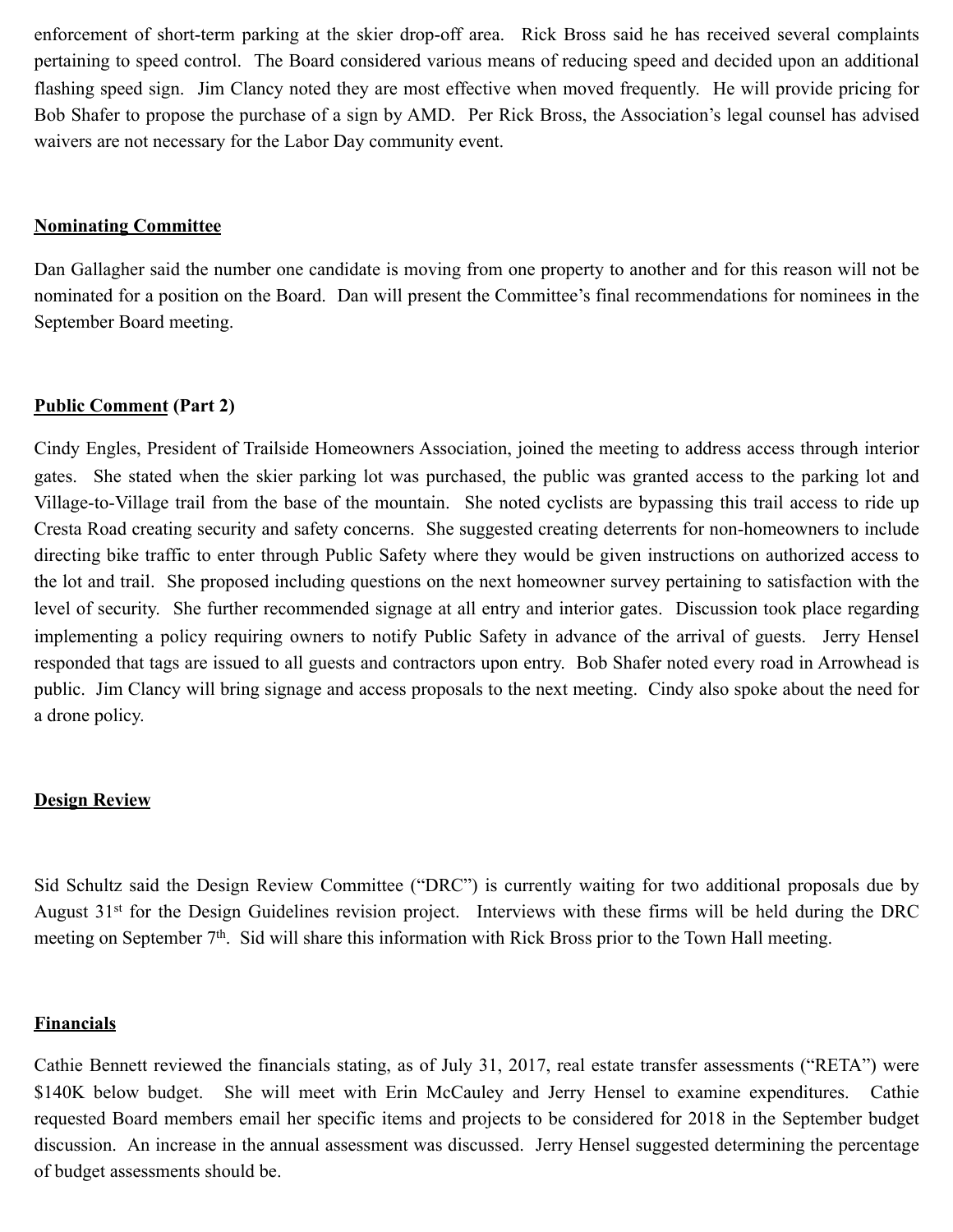# **Committees**

Activities: George Coleman reported on various activities and events. There were 50 attendees for movie night. Tennis is going well and the issue of dampness on the Har-Tru courts will be addressed at the end of the season. Summer Camp has had higher attendance than last year. State certification for the camp has been received. Interest in pickle ball is proceeding well. The basketball court has been moved with the addition of a surrounding barrier fence. A shade has been installed at the slide on the playground. There has been no progress with FAC due to the expense being too high for Vail Resorts to absorb or the Association to mitigate. Activities planned for the 'Summer Salute' event include morning and afternoon community hikes, trivia, relay races, a hula hoop contest, and water balloon toss with prizes. A cash bar will be open. George asked fellow Board members to spread the word amongst friends and acquaintances. Rick added that pickle ball choose-ups will likely be rescheduled for a different day because of Sunday football.

Strategic Planning: George said the Strategic Planning Committee is waiting on the formation of the Snow and Transportation Committees and will reconvene with additional input from the first of two Town Hall meetings. Rick Bross updated the Board on two potential locations for a new pool that he and Jerry Hensel have looked at. Both sites are owned by Vail Resorts. One location near the water tower has four plats of land, one which has been deemed undevelopable because of unstable ground. The other site is currently leased by an outfitter. Jerry is waiting to receive a copy of the lease agreement. George Coleman suggested the possibility of relocating other amenities to utilize existing space. Rick Bross added there is space in the current pool location to add more hot tubs.

Image/Beautification: Patty Strunk talked about potential landscape improvements along Cresta Road from the parking lot to the Cresta gate. Jerry Hensel has obtained a proposal to place sod two feet in width along the right side of Cresta Road providing a better view of the creek with three portals of flowers and trees. The estimated cost is \$75K. Patty requested Jerry get sketches of the proposal and he agreed to do so noting there would be a cost associated. The front entry was discussed and Jerry recommended removal of the shrub bed to be replaced with flowers. Signage for the east side of the entrance is estimated to cost \$70K. Rick Bross asked for an update on cottonwood and crab apple tree removal throughout the community. Jerry said, other than one homeowner association, there has been minimal participation. Rick voiced his opinion that there is no need to replace the trees which have been removed.

Communications: Rick Bross reported there were only four attendees for the broker open house event. George Bigley advised there would need to be a community open house including all Arrowhead properties for sale to draw brokers.

# **Other Business**

Trash Service Agreement: Jerry Hensel informed the Board the agreement has been revised whereby homeowners are responsible for containers. A surcharge will apply if diesel goes over \$3.00 per gallon. Jerry Hensel will notify Dan Gallagher.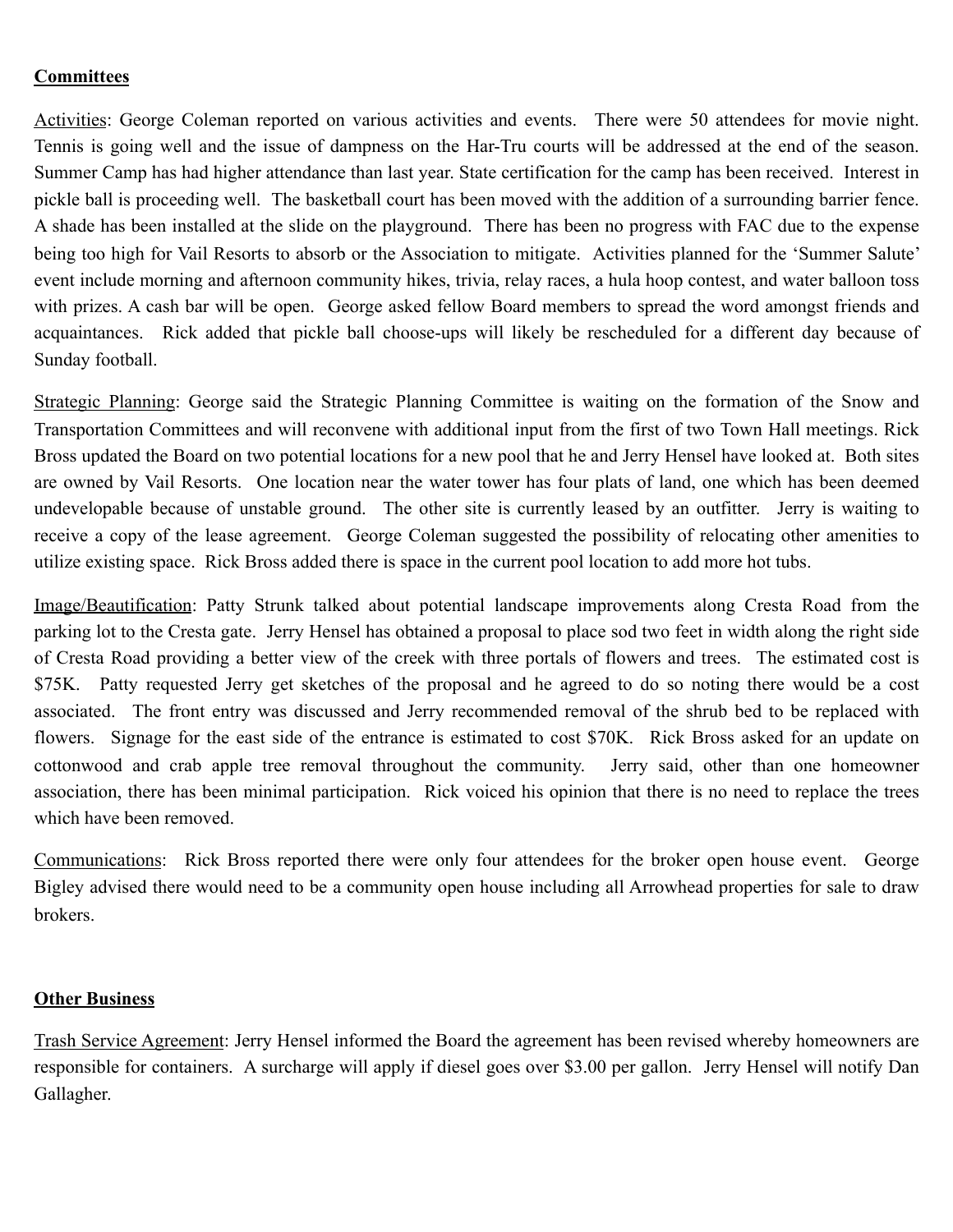Rentals License and/or Resort Fees/Tax: Rick Bross said the AMD's and Association's attorneys are working together on ideas for increasing revenue without impacting homeowners.

Irrigation: Jerry Hensel reported irrigation has been installed at McCoy Creek gate and will be close to budget. The Riverbend and main gates remain to be installed. In addition, the Metro District was connected to the raw system eliminating a water bill.

Bachelor Springs Annexation with Arrowhead: Rick Bross spoke about Bachelor Springs' interest in annexing into Arrowhead. There are 13 buildings and 26 doors which would generate approximately \$30K additional revenue from annual assessments. RETA would be collected. It was noted a similar request was previously declined because of potential for overuse of amenities. Comment was made the impact would be insignificant on the tennis courts, but more so on the already overcrowded pool. Discussion took place regarding the requirement of a buy-in and using those funds toward an additional pool. George Bigley mentioned yearly maintenance of an additional pool would cost in the range of \$100K. At Rick's request, Bob Shafer will obtain a comparison of assessed value for Bachelor Springs vs. River Ranch.

Tennis: Rick Bross announced with Hannah Thompson's departure, one of the Cliff Drysdale tennis pros from Bachelor Gulch will oversee the Arrowhead program through September.

There being no further business, the meeting was adjourned at 10:54 a.m.

Respectfully submitted,

Carol Floyd

Secretary to the Meeting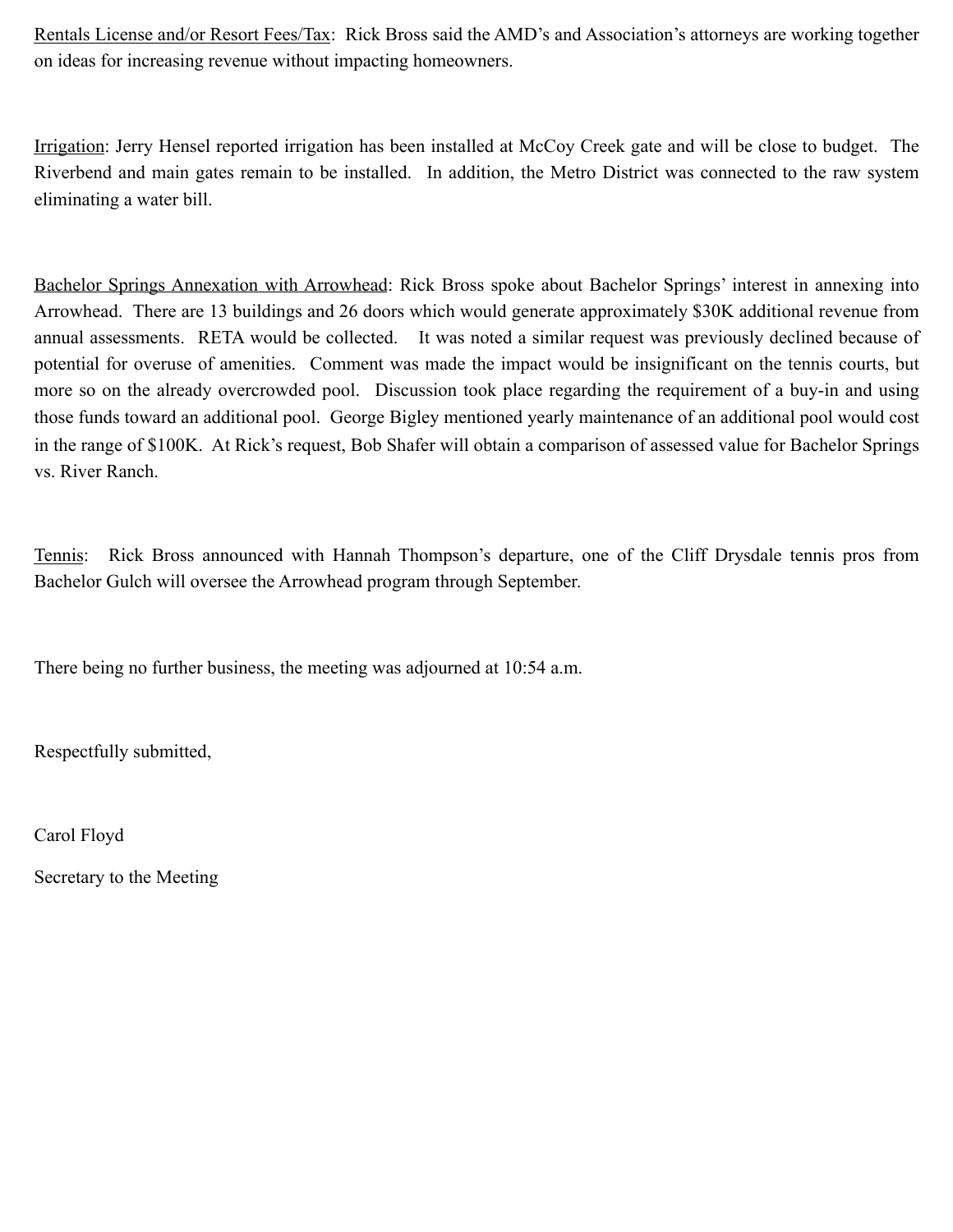# **ARROWHEAD AT VAIL Town Hall Meeting September 1, 2017**

Rick Bross introduced himself and fellow Arrowhead at Vail Association ("AVA") Board members present: Patty Strunk, Cathie Bennett and George Coleman.

Rick presented AVA's Vision, Mission, and Guiding Principles noting they are the first for the Association. They are also located in the Property Owner's Directory.

Rick spoke about accomplishments over the last five years by the community as a whole with the involvement of many property owners, the Metro District Board, and Vail Resorts. Rick complimented Jerry Hensel who is the Association Manager for AVA and works closely with the Metro Board. Some of the accomplishments include:

- Security: Substantial upgrade to the security system with greater camera resolution to read license plates. Cameras have been added at the skier drop off by the Alpine Club and at the skier parking lot. Larger monitors are now in place at the Public Safety office with a capacity to store more video for a longer period of time. New entrance fobs and lime green stickers have been implemented to identify homeowners. To assist Public Safety in patrolling the community, hang tags are issued to employees, contractors, skiers, and Vista patrons. The gate system has been improved. Rick noted the Cresta gate has been open recently due to a large construction project at the top of Cresta Road. He added Vail Resorts has done a very good job managing the skier parking lot this past year.
- Transportation: Weekly shuttle to Vail. Instead of two roundtrips to Vail, one will be offered this season in accordance with ridership in previous years. More than 3.6 miles of road has been resurfaced in the last three years. The skier lot was restriped to add 14 homeowner parking spaces. George Coleman noted the Metro District has just added three additional spaces.
- Trail: The AVA Board's recommendation is to add two new trails to the east and west. Doug Sewell and his wife have been hiking and tying off a route for consideration. Doug said there is an opportunity to put in two trails that intersect with a nice mixture of sage, Aspen and Pine forest along the spine going toward Bachelor Gulch. They would be named Comanche and Apache, to stay with the Native American theme, unless someone has a particular interest in another tribe. Rick Bross noted this project has been an approved capital investment in the last two budgets. George Coleman spoke about the rationale for why it was in the budget and not done. The Board watches revenues as they come in to ensure they are able to make budget. The budget is closely tied to property sales, and because sales were slightly down this project was postponed but not forgotten. Rick added although real estate transfer assessments have been close to budget the past two years, when they come in late in the year it is too late to start a trail project.
- Playground: New equipment and restrooms have been a nice addition to the community.
- Beautification: Patty Strunk is Chair of the Beautification Committee. Many landscaping improvements have taken place at the base of the lift with completion of the east side this year and the addition of large flower pots. This space is being well utilized. Brush has been removed by the stream and boulders added for seating and stepping over to the Alpine Club.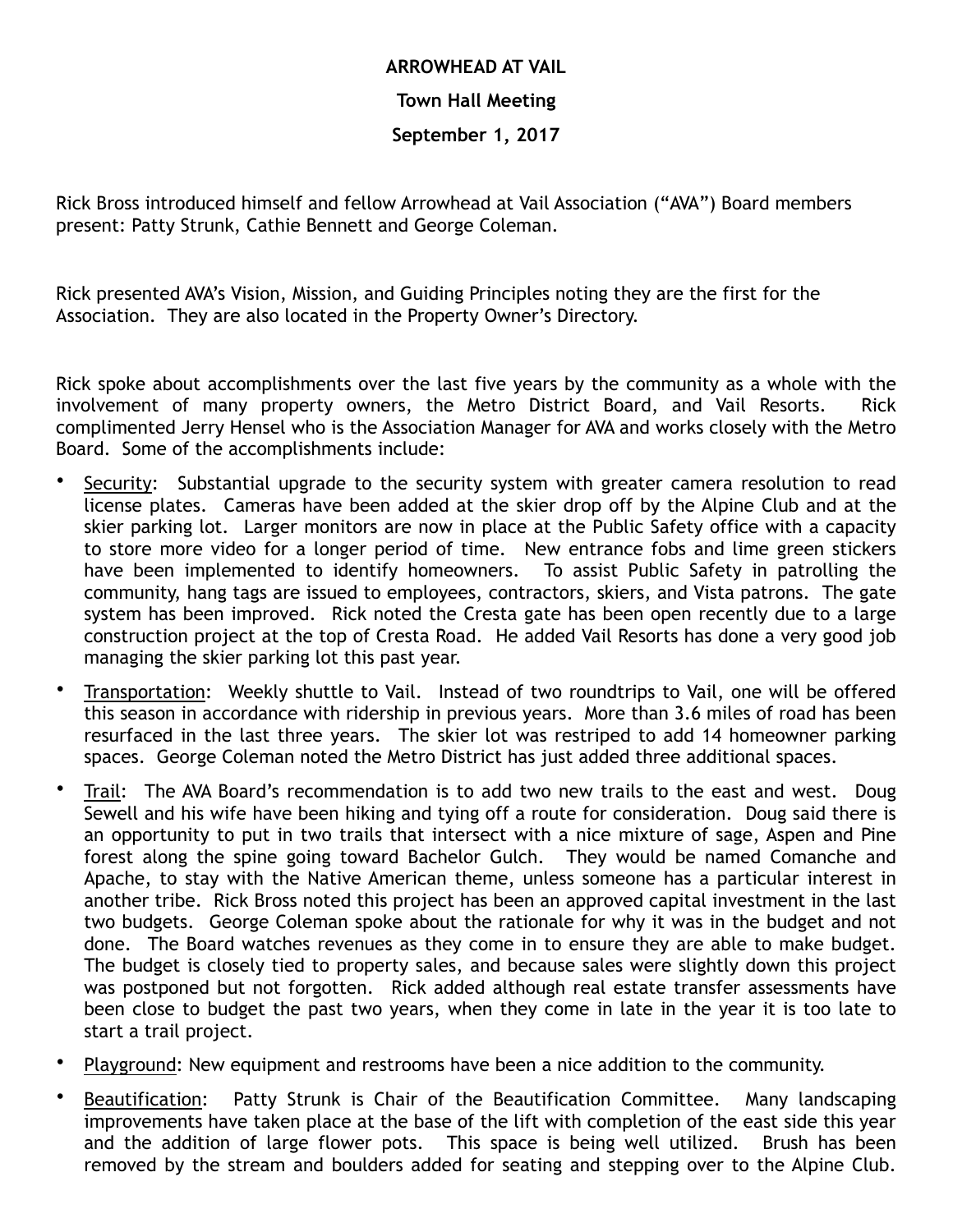This year a lot of overgrown shrubs and trees were removed at the main entrance to Arrowhead. The Committee will continue to look at other areas throughout the community where this can be done. Replacing trees will be considered, but the Committee is leaning toward cleaning up and opening up. There is currently a program to waive fees on removal of Cottonwood and Crabapple trees. Cottonwood are dirty trees that were planted because they are fast growing and there were no trees when the community was developed. Crabapple trees are a safety concern because they attract bears. In collaboration with Country Club of the Rockies ("CCR"), the irrigation system has been upgraded at the east, west, and McCoy gates. Two additional hook-ups remain to be done. These upgrades provide a quick return on investment because of the connection to free water.

- Social Activities: Movie Night was a success with 50 adults and children in attendance. Last winter, there were a Wine and Cheese and Après ski event for non-Alpine Club members in collaboration with the Alpine Club. Although they were not well attended, they will be offered again this winter season. The Labor Day event begins Sunday with a morning hike up to the yurt and an afternoon hike on the new trail. George Coleman stated this event was in response to the community's request via the survey to have a Labor Day event similar to Fourth of July.
- Tennis Courts: The tennis program is managed by Cliff Drysdale. The pro shop and pavilion have been remodeled and the grass area and landscape enhanced, lending itself to other activities if the space is needed. A drinking fountain and bottle filling station were installed. Tennis memberships were offered to non-resident Alpine Club and CCR members, and four or five were purchased. The hard courts on Aspen Meadow Drive have been striped for pickle ball with the addition of a new restroom and patio with table and chairs. Pickle ball equipment is located at the courts. Weekly free clinics and choose-ups are offered.
- Other: Communication with property owners has been enhanced with more frequent email and Town Hall meetings. The Board has worked on collaborating with the Alpine Club, Vail Resorts, CCR, and the Metro District with liaisons amongst each Board to avoid surprises.

Rick thanked the Strategic Planning Committee members: George Coleman, Dan Gallagher, Brad Kornfeld, Diane Loosbrock, Mary Pat Rapp, and Doug Sewell for their participation. They worked with the Urban Land Institute ("ULI"), met with the Board, and interviewed a variety of property owners to get input. From there they created the survey which went out and the results were posted on the AVA website. There was great participation on the survey with 508 total and 384 unique responses. 95% were very satisfied or satisfied with the quality of life in Arrowhead. 71% were very satisfied or satisfied with the sense of community. With the increased number of events, the hope is for this percentage to go up. 58% of respondents are members of the Alpine Club, 36% are members of CCR, and 152 CCR members belong to the Alpine Club. This signifies a lot of interaction between the different organizations. 81% of respondents were age 55 years of age or older.

Based on survey responses, there were several recommendations: 1) A pool and spa for homeowners only: Locations are being explored and the outcome is uncertain at this time. A question was asked pertaining to ownership of the swimming pool. Bob Moroney answered Vail Resorts/Alpine Club own the pool; compensation is provided by two association, AVA and Village at Arrowhead Association ("VAA"), to offset some of the expenses. Jerry Hensel added AVA and VAA each contribute \$30,000 annually toward this expense. 2) Benches and seating at the base of the lift: The Board will be looking into this going forward. A question was raised in regard to the allowance of lap swimming in early morning. Jerry Hensel said this is something that should be discussed further. 3) More lighting and signage throughout the community: Rick said the environment will be taken into consideration for this improvement. An additional sign on the east side of the main entrance was approved in the current budget, but is on hold dependent upon Real Estate Transfer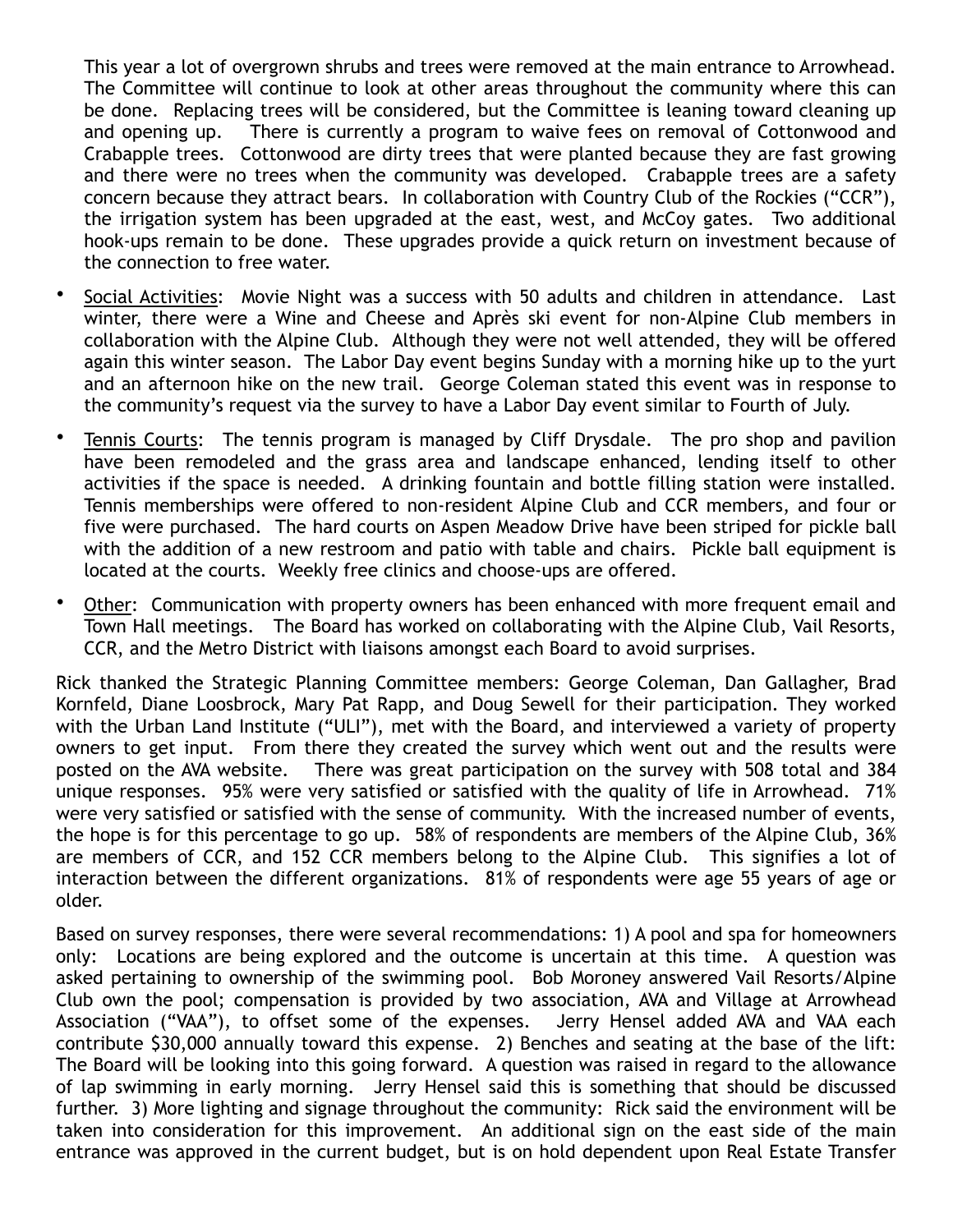Assessments ("RETA") received. 4) More social events – a Labor Day event, holiday party, and snowshoe lunches. Rick thanked George Coleman for all of the work he has put into these events and activities. 5) Updating of the Arrowhead Design Guidelines: Rick said, of all things that could be done to increase property values, home design is most important. The Design Review Committee will work with an outside firm and members of the community to form a Design Guidelines Committee ("DGC"). A number of people have expressed interest in being involved. David Cooper, DRC member, said they are hopeful to have a consultant in place by the end of September. Open Houses will be held toward the end of the year to communicate DGC recommendations for guideline revisions. The goal is to have a new set of guidelines for the DRC to use in reviewing projects by mid-spring or early summer of next year. David said the DGC welcomes dialogue from community members. Rick commended the DRC's sincerity and hard work.

Under consideration are casual dinners, walking/nature related activities, biking, and more inexpensive activities for kids. Rick noted these were more important to relatives of homeowners than to homeowners. Rick said it takes a lot of time and effort to put on the event that is happening on Sunday. George Coleman and other Activities Committee members have been doing that. The Board is considering a part-time position to assist with these events. George is working on this, and the Board will determine how many hours are needed and the cost associated. Working with Vail Resorts on a sledding hill and kids' adventure zone is also being considered. Single-stream recycling would involve an added expense to trash collection. A new trash collection agreement has been signed, effective January 1<sup>st</sup>. Single-stream is not included, but can be added at any time. Jerry Hensel explained with single-stream recycling, one 90 gallon container is used for everything recyclable. It allows for broader recycling and is separated at the plant. Additional shuttles to Vail during the day and Beaver Creek at night were high on the list of amenities. 88% of respondents would prefer to pay on an 'as you go' basis for weekend and evening service to Vail and Beaver Creek. 61% of respondents would prefer to leave parking lot as it is. The topic of how to make Arrowhead more private was discussed. Rick Bross said Arrowhead Metro District ("AMD") is responsible for the roads. There are gates requiring security codes for access. The Board has requested Public Safety be more diligent. Cindy Engels spoke in regard to interior street access and her concern over non-homeowners using Cresta Road for bicycling. Rick said the Board is working with AMD and attorneys on this issue. The question was raised about renaming Arrowhead at Vail. George Coleman said if this were to take place, it would involve reimaging including logo, website, literature, etc. Rick Bross said there will be a touch pad installed at the entrance to the swimming pool for access by homeowners and their guests only. Rick stressed the importance of not giving out the access code. The pool and restrooms will have the same code. Rick said the Board is exploring all possibilities of ways for non-homeowners to share expenses. Also under consideration is requiring property owners to notify Public Safety in advance of their guest's arrival.

George Coleman said there will be a follow-up Town Hall meeting in January. Notes from this meeting will be posted on the website. He said it is the intention of the Board to keep property owners informed. This Sunday, 3:00 pm – 7:00 pm, is the Arrowhead Summer Salute. Activities will include BYO BBQ, lawn games for children and adults, outside music, morning and afternoon hikes, trivia contests and prizes throughout the event. This will be an opportunity to get together and mingle with fellow residents. There will be a cash bar available, and complimentary water and soft drinks.

Rick Bross said locking the east and west gates from midnight to 6:00 or 7:00 a.m. is being considered. This would require everyone to enter and exit through the main gate.

Rick said many committees have been formed. The Board is looking for participants on the Public Safety Committee. Anyone interested with security, security system, police or military experience should contact John Herbert. The Snow Committee is in need of a couple additional members.